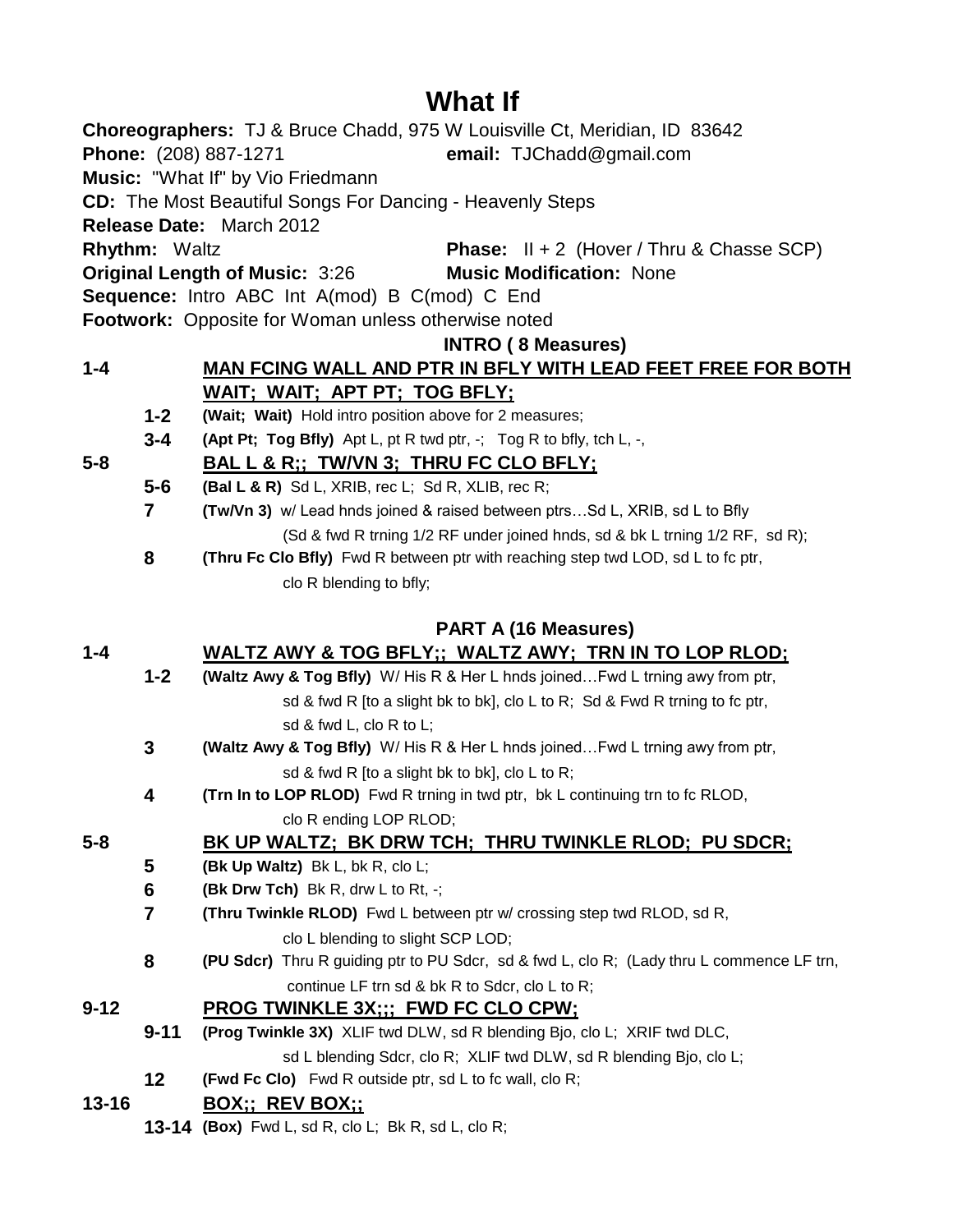**15-16 (Rev Box)** Bk L, sd R, clo L; Fwd R, sd L, clo R;

### **PART B (8 Measures)**

#### **1-4 LC ACROSS; FWD WALTZ; THRU TWINKLE LOD; THRU TWINKLE RLOD;**

- **1 (Lc Across)** Passing beh lady w/ lead hnds joined moving diagonally across LOD Fwd L, fwd R, clo L to R;
- **2 (Fwd Waltz)** Fwd R, fwd L, clo R to L;
- **3 (Thru Twinkle LOD)** Thru L twd LOD w/ crossing step, sd R, clo L to R;
- **4 (Thru Twinkle RLOD)** Thru R twd RLOD w/ crossing step, sd L, clo R to L slight fc to LOD;

#### **5-8 TO LOD LC BK; THRU TWINKLE LOD; THRU TWINKLE RLOD; THRU FC CLO CPW;**

- **5 (Lc Bk)** To LOD Passing beh lady w/ lead hnds joined moving diagonally across LOD Fwd L, fwd R, clo L to R;
- **6 (Thru Twinkle LOD)** Thru R twd LOD w/ crossing step, sd L, clo R to L;
- **7 (Thru Twinkle RLOD)** Thru L twd RLOD w/ crossing step, sd R, clo L to R;
- **8 (Thru Fc Clo)** Thru R , sd L to fc wall, clo R;

### **PART C (15 Measures)**

### **1-4 LT TRNING BOX;;;;**

**1-4 (Lt Trning Box)** Fwd L commencing 1/4 LF trn, complete trn sd R, clo L; Bk R commence 1/4 LF trn, complete trn sd L, clo R; Fwd L commence 1/4 LF trn, complete trn sd R, clo L; Bk R commence 1/4 LF trn, complete trn sd L, clo R;

# **5-8 HVR; THRU & CHASSE SCP; THRU TWINKLE LOD;**

### **THRU TWINKLE RLOD;**

- **5 (Hvr)** Fwd L, fwd & slightly sd R rising to ball of ft, sd & slightly fwd L to tight SCP (Bk R, bk & slightly sd L rising to ball of ft brushing R to L, fwd R to tight SCP);
- **6 (Thru & Chasse Semi)** Thru R commence trn to fc, sd L/clo R, sd L to SCP;
- **7 (Thru Twinkle LOD)** Thru R twd LOD w/ crossing step, sd L, clo R to L;
- **8 (Thru Twinkle RLOD)** Thru L twd RLOD w/ crossing step, sd R, clo L to R;

### **9-15 MANU; 1 RT TRN PU LOD; FWD WALTZ; 2 LT TRNS CPW;; DIP BK; REC & TCH;**

- **9 (Manu)** Thru R commence RF upper body trn, continue RF trn to fc ptr sd L, clo R (Thru L, fwd & sd R, clo L to R);
- **10 (1 Rt Trn to PU LOD)** Bk L commence 1/4 RF trn, continue trn sd R twd LOD trning 1/4 RF, clo L;
- **11 (Fwd Waltz)** Fwd R, fwd L, clo R to L;
- **12-13 (2 Lt Trns)** Fwd L commence 1/4 LF trn, continue turn sd R diag across LOD turning up to 1/4 LF, clo L; Bk R commence up to 1/4 LF trn, continue trn sd L toward RLOD turning 1/4 LF, clo R to CPW;
- **14 (Dip Ctr)** Step bk L with relaxed knee, -, -;
- **15 (Rec & Tch)** Rec R blending bfly, -, -;

### **1-4 SOLO TRN 6 BFLY;; STEP & PT THRU LOD; INTERLUDE (8 Measures)**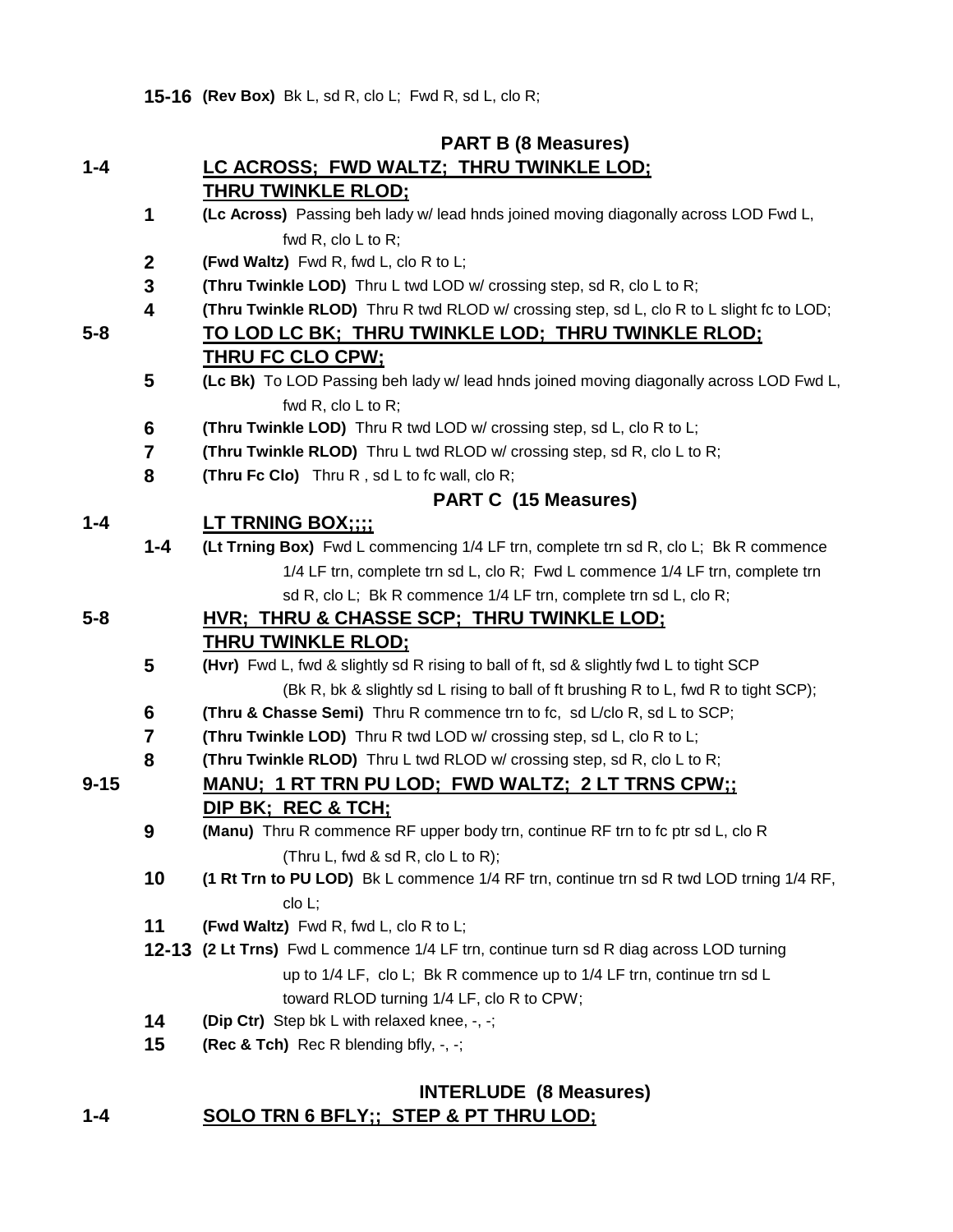### **STEP & PT THRU RLOD;**

|         |         | SIEF & FIINTU KLUD,                                                                     |
|---------|---------|-----------------------------------------------------------------------------------------|
|         | $1 - 2$ | (Solo Trn in 6) Fwd L twd LOD trning away from ptr releasing hnds, sd R twd LOD         |
|         |         | continue trn joining inside hnds, clo L to fc RLOD LOP;                                 |
|         |         | Bk R twd LOD trning to fc ptr, sd L twd LOD, clo R to Bfly;                             |
|         | 3       | (Step & Pt Thru LOD) Sd L holding Bfly, pt R thru twd LOD still holding Bfly;           |
|         | 4       | (Step & Pt Thru RLOD) Sd R holding Bfly, pt L thru twd RLOD still holding Bfly;         |
| 5-8     |         | ROLL 3; THRU FC CLO BLY; CANTER 2X;;                                                    |
|         | 5       | (Roll 3) Fwd L starting LF trn, sd & fwd R continuing LF trn to fc Bfly, sd L;          |
|         | 6       | <b>(Thru Fc Clo)</b> Thru R, sd L to fc wall, clo R staying in Bfly;                    |
|         | $7 - 8$ | (Canter 2X) Sd L, Drw R to L, clo R to L; Repeat;                                       |
|         |         | <b>PART A - MODIFIED (8 Measures)</b>                                                   |
| $1 - 7$ |         | WALTZ AWY & TOG BFLY;; WALTZ AWY; TRN IN TO LOP RLOD;                                   |
|         |         | <b>BK UP WALTZ; BK DRW TCH; THRU TWINKLE RLOD;</b>                                      |
|         | $1 - 7$ | Repeat Part A ~ Measures 1-7;;;;;;;                                                     |
| 8       |         | <b>THRU FC CLO BFLY;</b>                                                                |
|         | 8       | <b>(Thru Fc Clo)</b> Thru R, sd L to fc wall, clo R staying in Bfly;                    |
|         |         | <b>PART C - MODIFIED (8 Measures)</b>                                                   |
| $1 - 4$ |         | <b>LT TRNING BOX;;;;</b>                                                                |
|         | $1 - 4$ | Repeat Part A ~ Measures 1-4;;;;                                                        |
| $5 - 8$ |         | <u>HVR; THRU &amp; CHASSE SCP 2X;; THRU FC CLO CPW;</u>                                 |
|         | 5       | (Hvr) Fwd L, fwd & slightly sd R rising to ball of ft, sd & slightly fwd L to tight SCP |
|         |         | (Bk R, bk & slightly sd L rising to ball of ft brushing R to L; fwd R to tight SCP);    |
|         | $6 - 7$ | (Thru & Chasse Semi 2X) Thru R commence trn to fc, sd L/clo R, sd L to SCP; Repeat;     |
|         | 8       | (Thru Fc Clo) Thru R, sd L to fc wall in CP, clo R;                                     |
|         |         | $DEDEAT DADT C$ (45 Meacural)                                                           |

### **REPEAT PART C (15 Measures)**

|         |              | <b>END (5 Measures)</b>                                                                        |
|---------|--------------|------------------------------------------------------------------------------------------------|
| $1 - 5$ |              | TW/VN 3; PU LOD; 2 LT TRNS CPW;; DIP BK & HOLD;.                                               |
|         | 1            | <b>(Tw/Vn 3)</b> w/ Lead hnds joined & raised between ptrsSd L, XRIB, sd L to Bfly;            |
|         |              | (Sd & fwd R trning 1/2 RF under joined hnds, sd & bk L trning 1/2 RF, sd R;)                   |
|         | $\mathbf{2}$ | (PU) Thru R to SCP guiding ptr to PU LOD, continuing to guide Lady sd L, clo R to CP LOD;      |
|         |              | (Lady fwd L commence LF trn, continue LF trn to fc ptr sd R, clo L to R);                      |
|         | $3 - 4$      | (2 Lt Trns) Fwd L commence 1/4 LF trn, continue turn sd R diag across LOD turning 1/4 L, clo L |
|         |              | clo L; Bk R commence 1/4 LF trn, continue trn sd L twd RLOD trning 1/4 LF,                     |
|         |              | clo $R$ to fc Wall;                                                                            |
|         | 5            | <b>(Dip Ctr)</b> Step bk L with relaxed knee & hold, -, -,.                                    |
|         |              |                                                                                                |